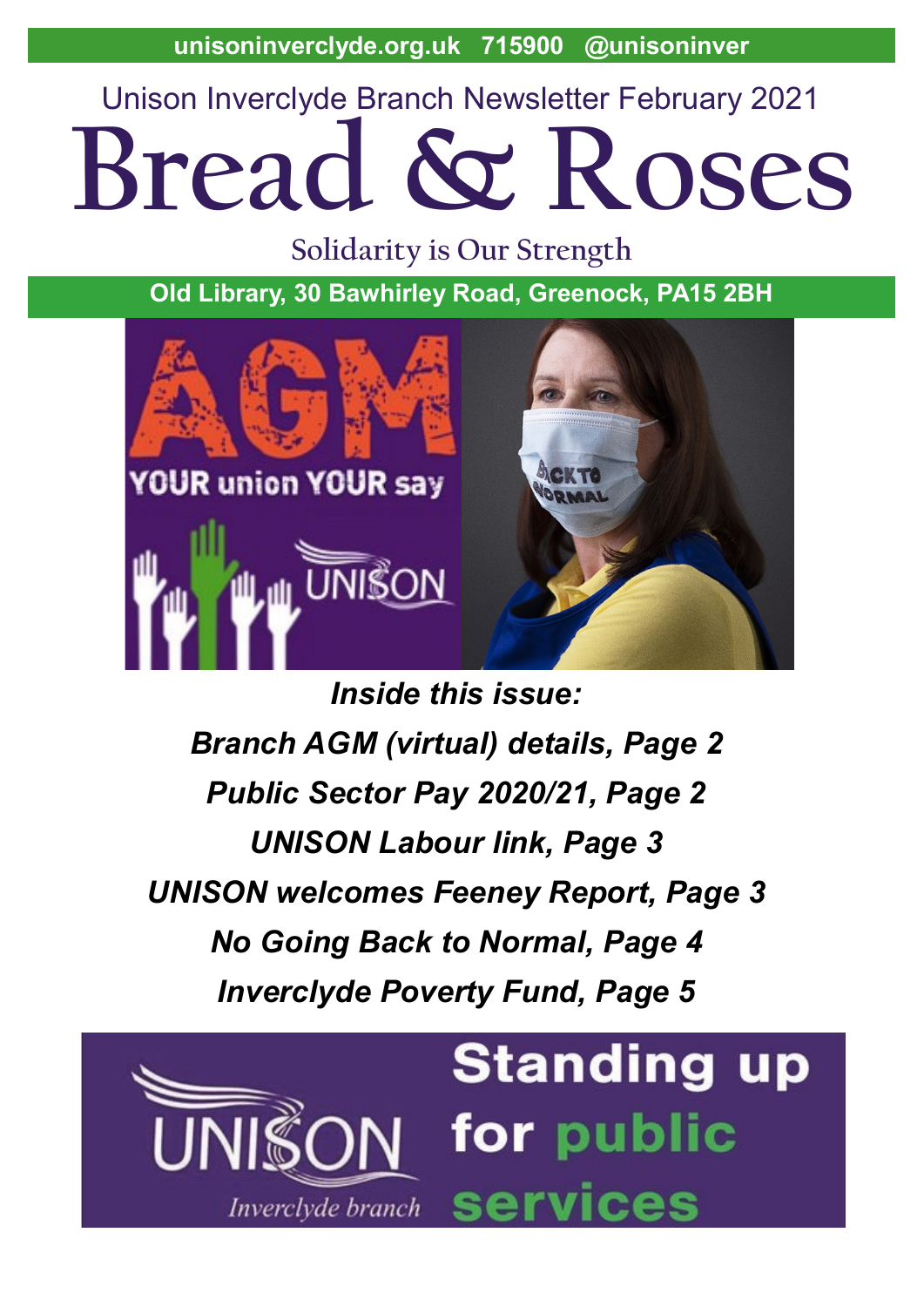# **Branch AGM (Virtual)**

**Please note that the Branch Annual General Meeting will take place on Wednesday 3rd March 2021.** 



**The meeting will be held at 12.30 virtually due to Covid-19 restrictions. If you wish to attend the meeting then please email joe.pearce@unison.co.uk.** 

**Invites will be sent to members wishing to attend nearer the time of the meeting with a link to the meeting.** 

**Your workplace Steward will be able to answer any questions you may have or you can contact the Branch office on 01475 715900.**



**Branch Chair Pat Clark is pictured speaking at last years AGM with Branch secretary Robin Taggart and Area Organiser Joe Lynch.**

## **Public Sector Pay 2021/22**

**Mike Kirby, UNISON, Scottish Secretary said "We welcome the recognition for those on the lowest pay but 3% for those under £25k and 1% for those over falls short of a decent pay rise for public sector workers.** 

**The pandemic has shown the vital role of public sector workers across Scotland.** 

**Whether in the NHS, local government, social care or our emergency services, their effort has been heroic. The workforce need a pay settlement that recognises the sacrifice so many have made over the pandemic and starts to restore some of the reals terms pay cuts of the past decade and show how much the government values the role they play in Scotland. Public sector workers live in communities across Scotland. They spend their wages in local shops and businesses helping which will rebuild our economy after the pandemic. There will be some hard discussions in the various negotiating groups"** 

## **How to contact the Branch**

**If you have any concerns or issues please contact your workplace steward or the Branch office and we will respond to requests for advice and assistance.**



**01475 715900**



**unison@inverclyde.gov.uk**

#### **Facebook & Twitter**

**Don't forget the Branch has Facebook and Twitter pages where you can catch up with the local Branch news and updates as they happen.**



**Facebook : unisoninverclydebranch**

**Twitter: @unisoninver**

**Bread & Roses - February 2021**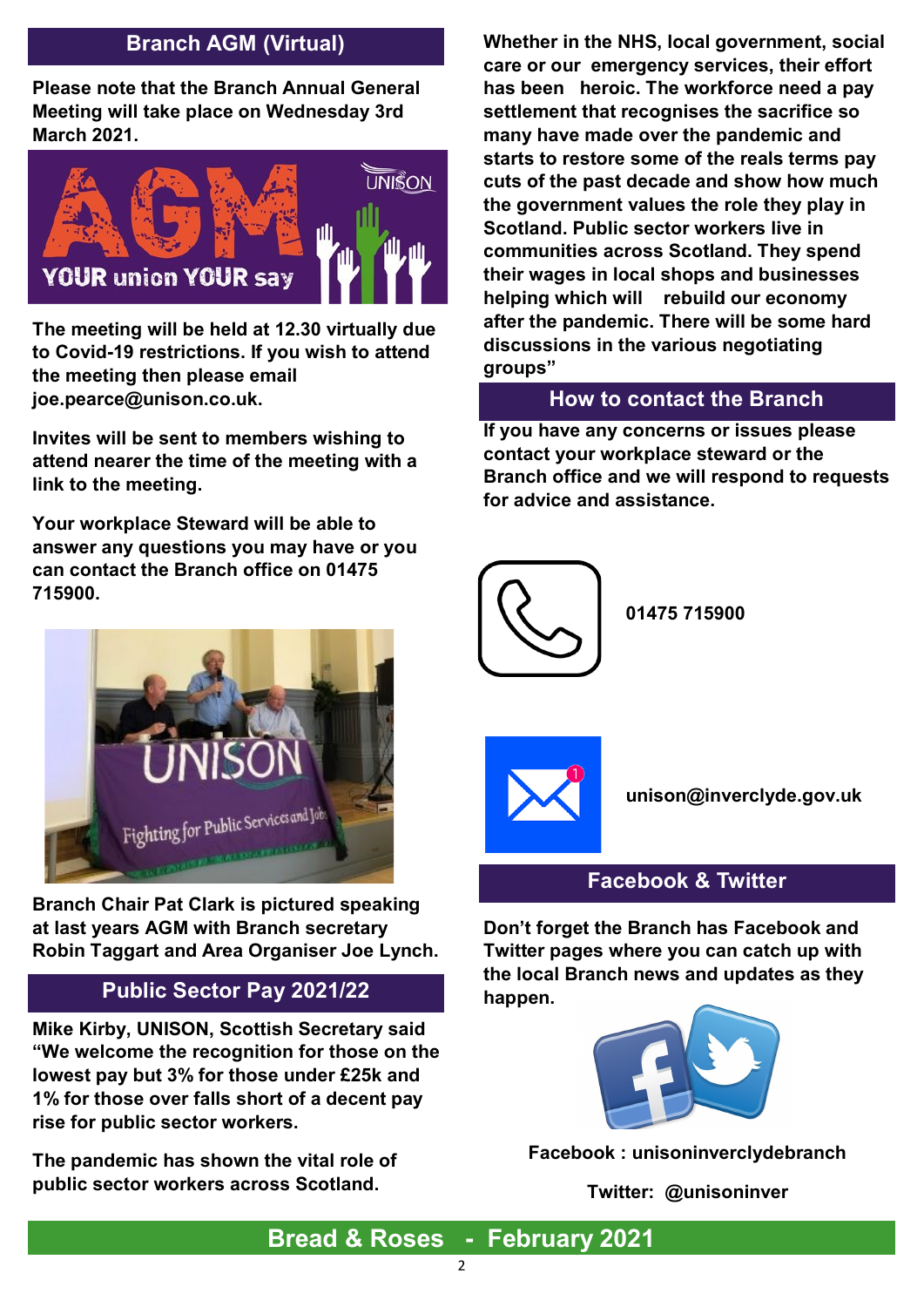## **UNISON Labour Link Update**



**Labour Link chair Gordon McKay said: "As the biggest trade union in Scotland, made up of 80% women members, UNISON Scotland Labour Link is delighted to nominate Monica Lennon for leader of Scottish Labour. "The effectiveness of Monica's support of the NHS and public services, and her obvious commitment to those working in them at this critical time, show that she is the right person to take our party and our country forward." Monica famously won her four-year campaign against period poverty that ended with Scotland being the first nation to provide free period products for all. Voting closes on 26 February.** 

# **UNISON welcomes Feeney Report**

**UNISON Scotland welcomes the recommendations from the Independent Review of Adult Social Care in Scotland (chaired by Derek Feeley) that was published this month.**

**The review calls for the creation of a National Care Service which UNISON has been championing for many years. A National Care Service will build a resilient care system similar to the NHS, will improve the quality of care and prevent deaths.**

**UNISON welcomes the report's recognition of the importance of collective bargaining and that it should be integral to improving the care system.**

**The review highlights the structural challenges in the social care sector that inhibit workers ability to collectively bargain for improved pay and conditions. Improved training, standards, pay and fair working conditions not only improves the quality of care but also supports investment in the economy.**

**The report is critical of the market-based approach to commissioning and cites UNISON's Ethical Care Charter as a route to driving out profit motive and delivering Fair Work standards across the various types of care.**



**UNISON Scottish Secretary Mike Kirby said: "We welcome the support for a National Care Service, however, the challenge now moves to the Scottish Government to deliver.**

**"The report carefully reflects the workforce issues to be addressed if we are to have a quality, rights based service, with universal applied standards of Fair Work.**

**"For too long the care system has been weighted towards price and profit. A National Care Service, with the NHS as its inspiration, would make quality of care and Fair Work its focus.**

**"The report is rightly critical of the function of Integrated Joint Boards and we welcome recommendations for reform, with the Social Services Council, under the direction of a National Care Service Board, incorporating all parties, together with the proposed sector wide body addressing specific workforce issues."**

# **Bread & Roses - February 2021**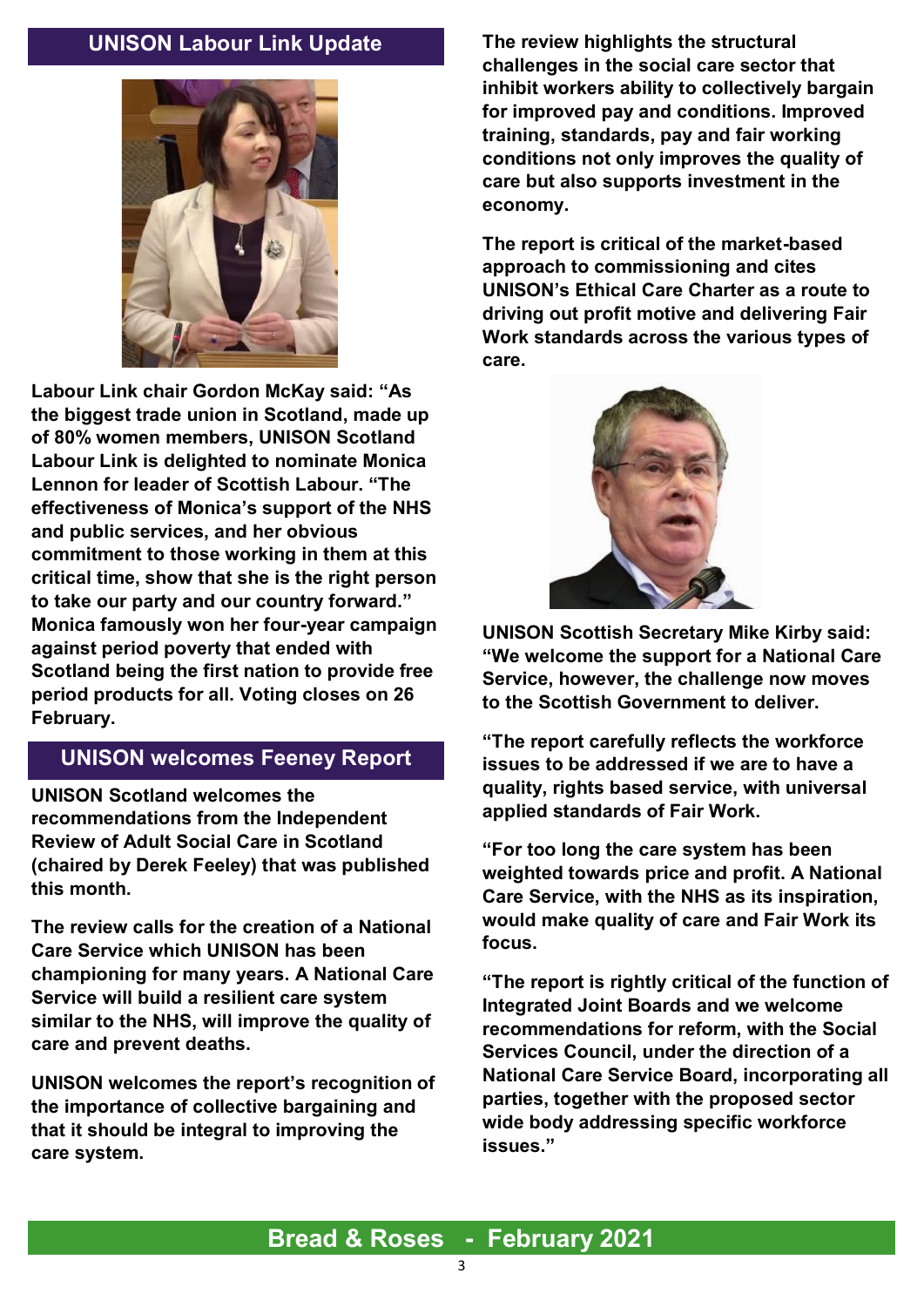# **No Going Back to Normal**

**The Covid-19 response by Inverclyde Council and the efforts in fellow public services has been immense. Councils have been flexible, creative, and responsive in continuing to deliver and adapt services to meet the needs of our community.**

**Councils have never shut down. For many it has been a case of changed working practices and for some occupation groups such as home carers, school support workers, early years workers, ASN's, to name a few, it has been business as usual. For other staff, there work has become digitalised, but they are delivering the same level of productivity from home. In all cases, Council staff are overcoming hurdles to ensure the community of Inverclyde receive as much service as possible within the restrictions placed on them.**



## **NO GOING BACK TO NORMAL**

**UNISON launched its No Going Back To Normal Campaign in 2020 as the public suddenly began to realise that Key workers, who are normally on the lowest pay and with poor job security, are actually the people who hold up the economy up. Local Government delivers many 'key' services that the public have come to rely without very much appreciation of the costs and complex logistics required to deliver them.**

**The media may have a hand in this, UNISON Inverclyde was disappointed by the BBC documentary on Inverclyde 'Scotland's Covid Capital' which, in our view failed to recognise the key workers in public services that have been at the front line of addressing both the spread of Covid 19 and the poverty coinciding with it.**

**During the documentary the BBC talked up the spontaneous community/voluntary response, whilst forgetting to mention the** 

**level of delivery Inverclyde Council and partners maintained to address these same issues. We believe this is part of a media narrative that under promotes the roles of councils and its partners to its detriment.**

**UNISON Inverclyde are planning on running a 'No Going Back To Normal Campaign' which will look into the key services and workers to show the scale of the service and the vital benefits the Council delivers.**

**The first service/workforce we will be promoting is Early Years. Inverclyde Council, despite the challenges of Covid-19, went ahead with its 1140hrs expansion which doubled the amount free early learning and childcare (ELC) available to parents from ages 3 to 5. In addition, there was an expansion of places for children 0 – 3 years which means that over 200 children aged 0 – 2 years now benefit from ELC. On top of this Inverclyde Council also delivered its expansion of Free School Meals to under 5s.** 

**The logistical difficulties were huge and couldn't have been done without the significant commitment, enthusiasm and skill of the ELC workforce who have continued to provide the highest quality of ELC to children and families across Inverclyde. Inverclyde Council has approximately 1500 children in its EY services, funded providers including nurseries and childminders. The expansion involved a huge effort to recruit and train new staff, undertake the of building new centres, expanding others, and the introduction of an outdoor learning model. The free meals expansion has also been an enormous logistical effort, with up to 1300 meals being delivered to early years children per day.**

**This infrastructure plays a massive role in our local economy. Most parents and employers realise that without proper childcare infrastructure many parents simply can't make it work. Additional childcare has proven benefits, investment in children's early years has lifelong benefits to education, health and well being which prevents the need for more intensives services when they are older.**